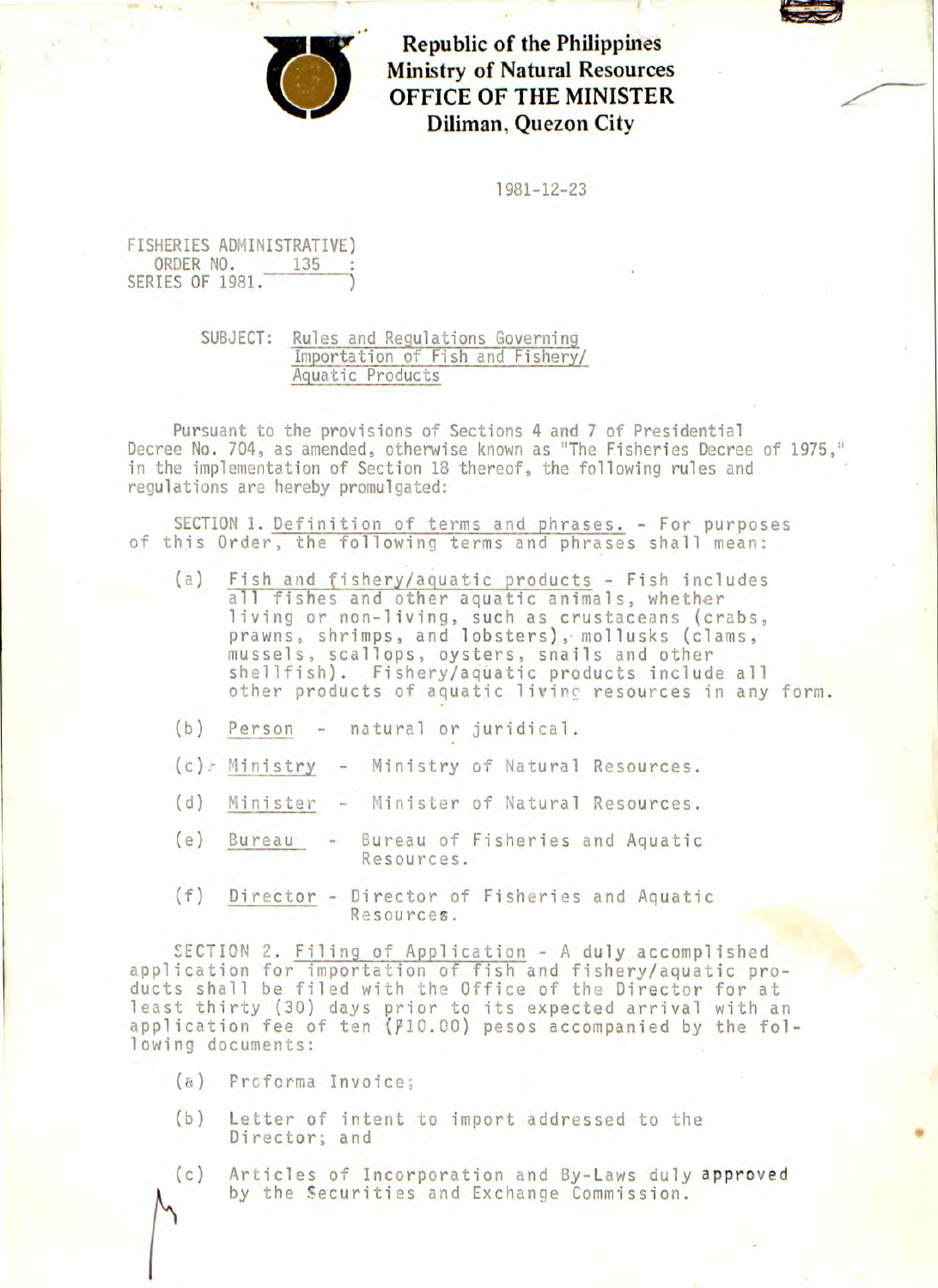SEC. 3. Importation of fish and fishery/aquatic products. - The importation of fish and fishery/aquatic products shall be allowed only upon issuance by the Director of an Import Permit.

SEC. 4. Issuance of Import Permit. - An Import Permit may be issued only after an application therefor has been filed and the applicant has paid the permit fee of one hundred (P100.00) pesos and such other charges for administrative and technical services rendered in connection with the importation.

SEC. 5. Permit for scientific purposes. - A Gratuitous Import Permit may be issued by the bureau only to recognized government research or educational institutions free of charge after an application therefor has been duly filed and upon proof that the importation of such fish and fishery/aquatic products shall be for scientific, research, educational or for museum purposes and after the same have, been inspected by the Director or his duly authorized representative within twenty-four (24) hours upon its arrival.

SEC. 6. Duration of Permit. - Permits issued under this Order shall expire thirty (30) days from the date of its issuance. An unused permit shall be considered automatically cancelled.

SEC. 7. Inspection of fish and fishery/aquatic products.- The fish and fishery/aquatic products shall be presented by the importer to the Director or his duly authorized representative upon arrival for inspection, quality control, prophylactic treatment, adminstrative and technical services as may be necessary. If upon inspection the fish or fishery/aquatic product imported does not meet the quality requirements prescribed by the Bureau or prohibited fish are included in the importation, the same shall be removed immediately and in case of the latter, confiscated, and the importer shall, in addition, be penalized in accordance with the provisions of applicable laws, rules and regulations.

SEC. 8. Volume of fish and fishery/aquatic products to be imported. - Prior to the issuance of the import permit, the volume of importation shall be subject to the terms and conditions which the Minister may prescribe/impose upon the recommendation of the Director.

SEC. 9. Inspection fee. - For such inspection, quality control, prophylactic treatment, administrative and technical services in connection with the importation, the following fees shall be paid immediately to the Bureau prior to the. release of the importation:

(a) Four percentum (4%) of the declared value (FOB) for fish and fishery/aquatic products for local distribution, sale, or consumption in any form.